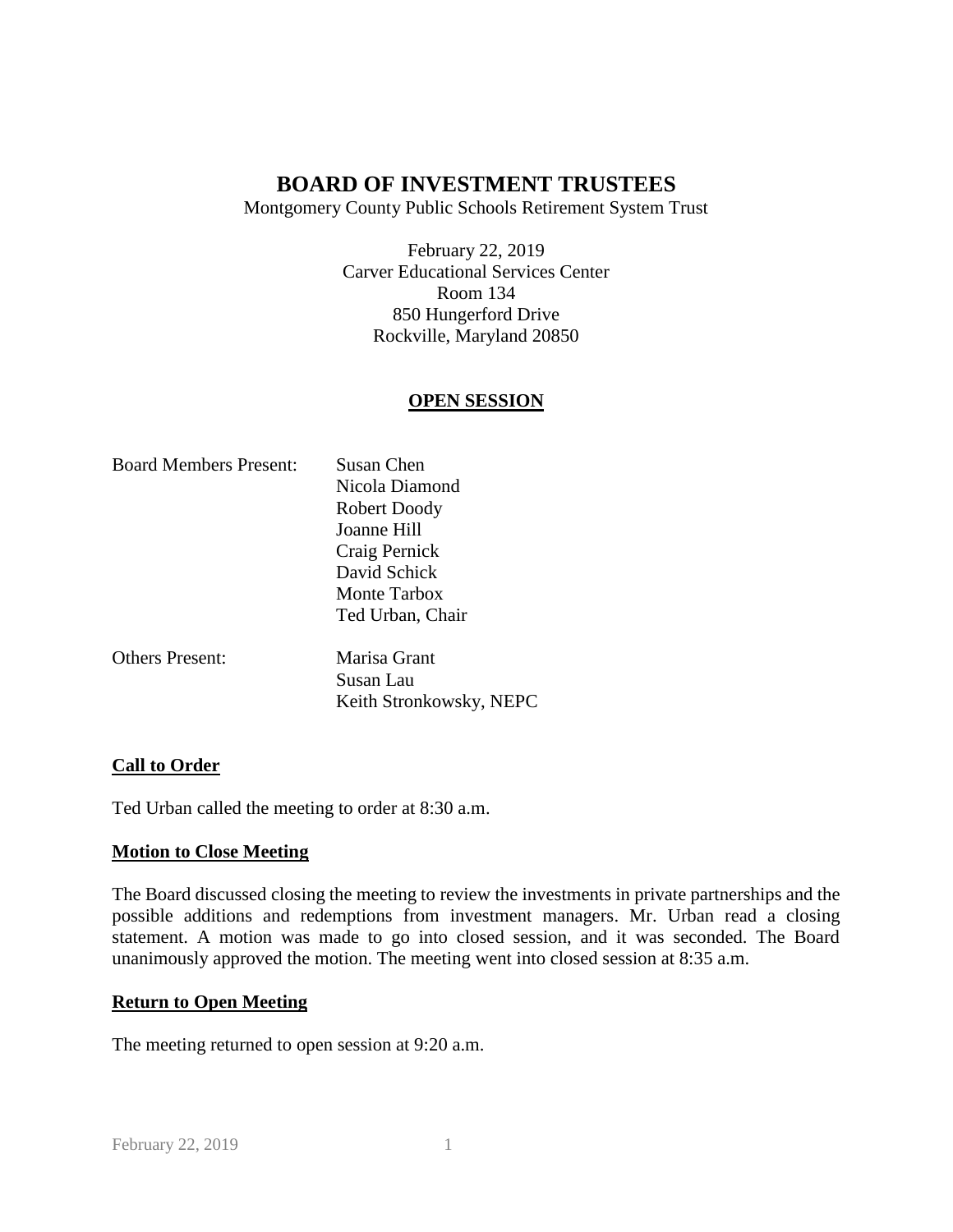## **Fourth Quarter 2018 Investment Portfolio Analysis**

Keith Stronkowsky reviewed the performance of capital markets and the pension portfolio for the fourth quarter ending December 31, 2018, and the calendar year 2018. For the quarter, there were significant corrections across markets globally driven by trade tensions and uncertainty surrounding central bank policy in the United States and the European Union. The total portfolio drawdown of (7.8%) in the fourth quarter resulted in a full year 2018 return of (5.2%). The quarterly return exceeded the (8.3%) return of the allocation index and the (8.0%) return of the policy index. For the calendar year, the portfolio return exceeded the allocation index return of (5.8%) but trailed the policy benchmark return of (4.9%). The allocation index reflects the weights of the asset classes in which the portfolio was actually invested. The policy benchmark incorporates the target weights for the strategies in the portfolio. Mr. Stronkowsky also discussed the volatility seen across equity markets in October 2018.

### **Approval of Minutes**

The Board reviewed a draft of the open session minutes of the November 27, 2018, meeting. A motion was made for the approval of the minutes as amended, and it was seconded. The Board unanimously approved the minutes.

#### **Motion to Close Meeting**

The Board discussed closing the meeting to discuss the investments in private partnerships and the possible additions and redemptions from investment managers. Mr. Urban read a closing statement. A motion was made to go into closed session, and it was seconded. The Board unanimously approved the motion. The meeting went into closed session at 9:37 a.m.

### **Return to Open Meeting/Meeting Adjournment**

The Board returned to open session, and, upon a motion duly made and seconded, the meeting was adjourned at 11:45 a.m.

> Respectfully submitted, Marisa Grant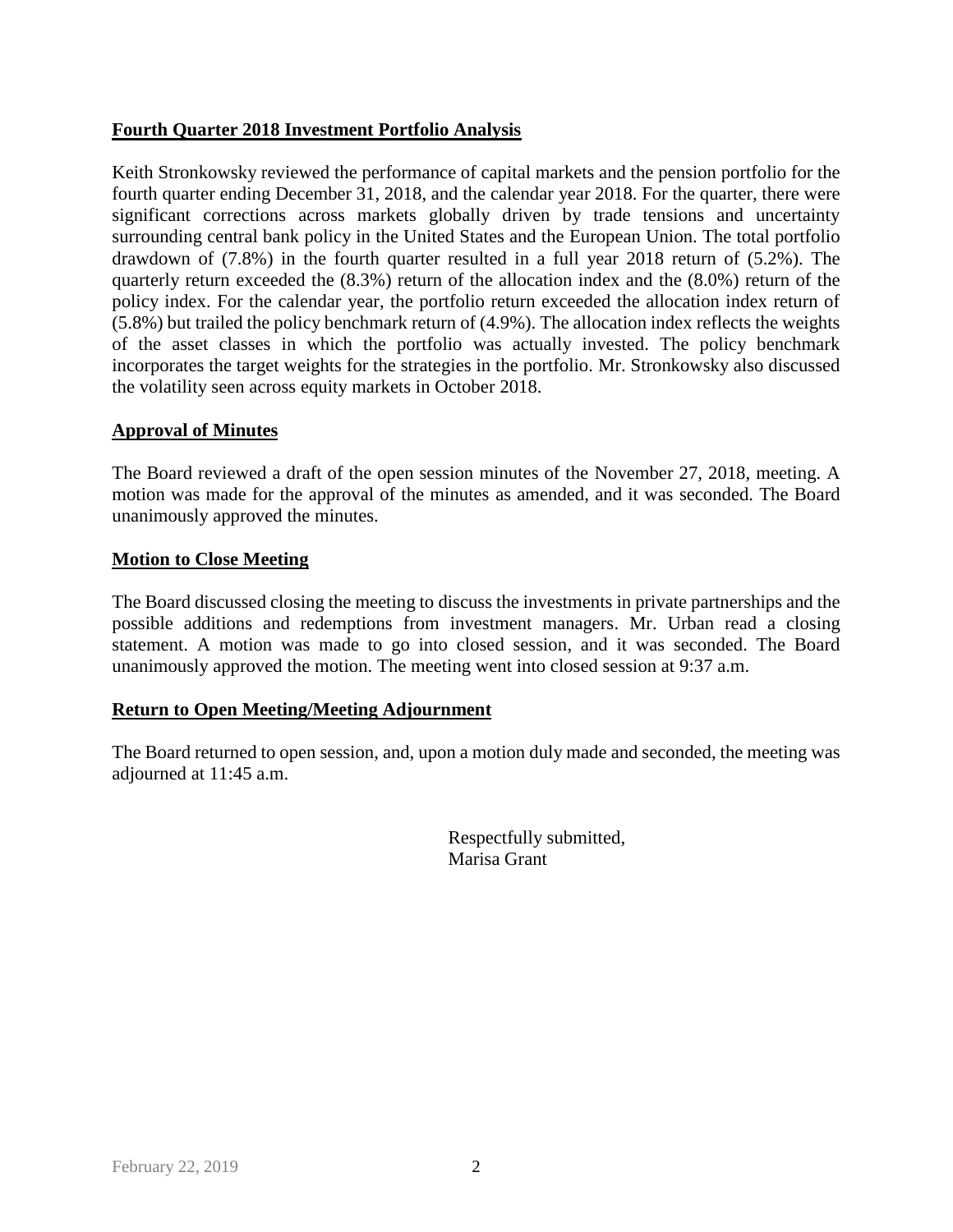Montgomery County Public Schools Retirement System Trust

May 31, 2019 Carver Educational Services Center Room 134 850 Hungerford Drive Rockville, Maryland 20850

## **OPEN SESSION**

| <b>Board Members Present:</b> | Susan Chen, Vice Chair<br>Nicola Diamond<br>Robert Doody<br>Marcelia Freeman<br>Joanne Hill<br>Robert Kohn<br>Craig Pernick<br>David Schick |
|-------------------------------|---------------------------------------------------------------------------------------------------------------------------------------------|
|                               | Monte Tarbox<br>Andrew Zuckerman                                                                                                            |
| <b>Others Present:</b>        | Marisa Grant<br>Susan Lau<br><b>Rhett Humphries, NEPC</b>                                                                                   |

### **Call to Order/Approval of Minutes**

Susan Chen called the meeting to order at 8:30 a.m. The Board welcomed two new appointees— Marcelia Freeman and Robert Kohn. The Board reviewed a draft of the open session minutes of the February 22, 2019, meeting. A motion was made for the approval of the minutes as amended, and it was seconded. The Board unanimously approved the minutes.

Keith Stronkowsky, NEPC

### **Motion to Close Meeting**

The Board discussed closing the meeting to review the investments in private partnerships and the possible additions and redemptions from investment managers. Mrs. Chen read a closing statement. A motion was made to go into closed session, and it was seconded. The Board unanimously approved the motion. The meeting went into closed session at 8:35 a.m.

### **Return to Open Meeting**

May 31, 2019 1 The meeting returned to open session at 11:00 a.m.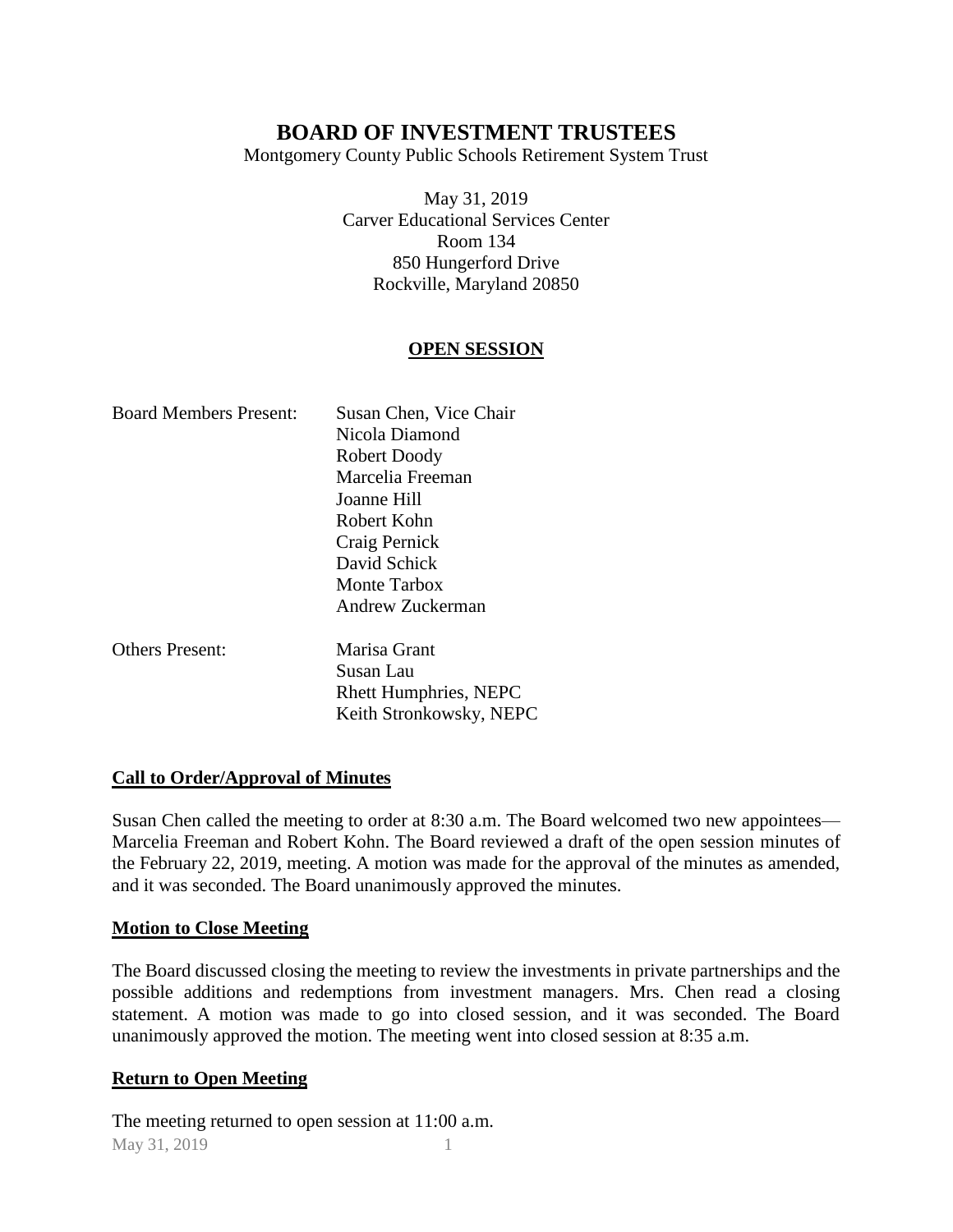## **First Quarter 2019 Investment Portfolio Analysis**

Rhett Humphries reviewed the performance of capital markets and the pension portfolio for the quarter ending March 31, 2019. The drawdown experienced in the fourth quarter of 2018 was essentially recouped in the first quarter of 2019. The total portfolio gained 7.8% in the quarter. The return lagged the 8.2% return of the allocation index and the 8.4% return of the policy index. For the nine months of Fiscal Year 2019, the portfolio's return of 1.8% matched the return of the allocation index but lagged the policy benchmark return of 2.6%. The allocation index reflects the weights of the asset classes to which the portfolio has exposure. The policy benchmark incorporates the target weights for the strategies in the portfolio.

## **Motion to Close Meeting**

The Board discussed closing the meeting to discuss the investments in private partnerships and the possible additions and redemptions from investment managers. Mrs. Chen read a closing statement. A motion was made to go into closed session, and it was seconded. The Board unanimously approved the motion. The meeting went into closed session at 11:20 a.m.

## **Return to Open Meeting/Meeting Adjournment**

The Board returned to open session, and, upon a motion duly made and seconded, the meeting was adjourned at 12:00 p.m.

> Respectfully submitted, Marisa Grant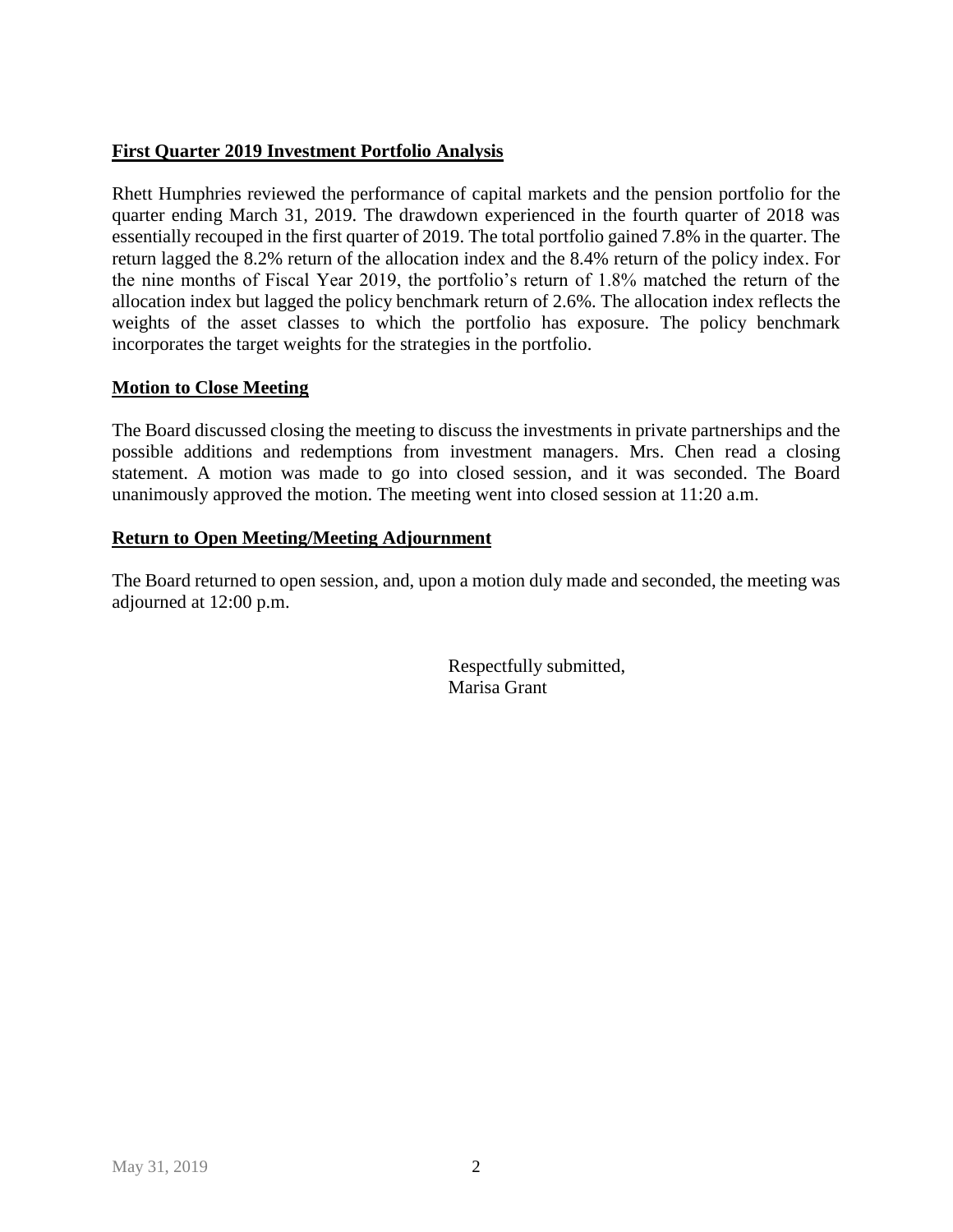Montgomery County Public Schools Retirement System Trust

September 20, 2019 Carver Educational Services Center 850 Hungerford Drive, Room 134 Rockville, Maryland 20850

## **OPEN SESSION**

| <b>Board Members Present:</b> | Susan Chen                       |
|-------------------------------|----------------------------------|
|                               | Nicola Diamond                   |
|                               | Robert Doody                     |
|                               | Marcelia Freeman                 |
|                               | Joanne Hill (via teleconference) |
|                               | Robert Kohn                      |
|                               | Craig Pernick                    |
|                               | David Schick, Vice Chair         |
|                               | Monte Tarbox                     |
|                               | Ted Urban, Chair                 |
|                               | Andrew Zuckerman                 |
| <b>Others Present:</b>        | Marisa Grant                     |
|                               | Susan Lau                        |
|                               | Phil Nelson, NEPC                |

### **Call to Order/Approval of Minutes**

Ted Urban called the meeting to order at 8:30 a.m. The Board reviewed a draft of the open session minutes of the May 31, 2019, meeting. A motion was made for the approval of the minutes as amended, and it was seconded. The Board unanimously approved the minutes.

### **Motion to Close Meeting**

The Board discussed closing the meeting to review the investments in private partnerships and the possible additions and redemptions from investment managers. Mr. Urban read a closing statement. A motion was made to go into closed session, and it was seconded. The Board unanimously approved the motion. The meeting went into closed session at 8:35 a.m.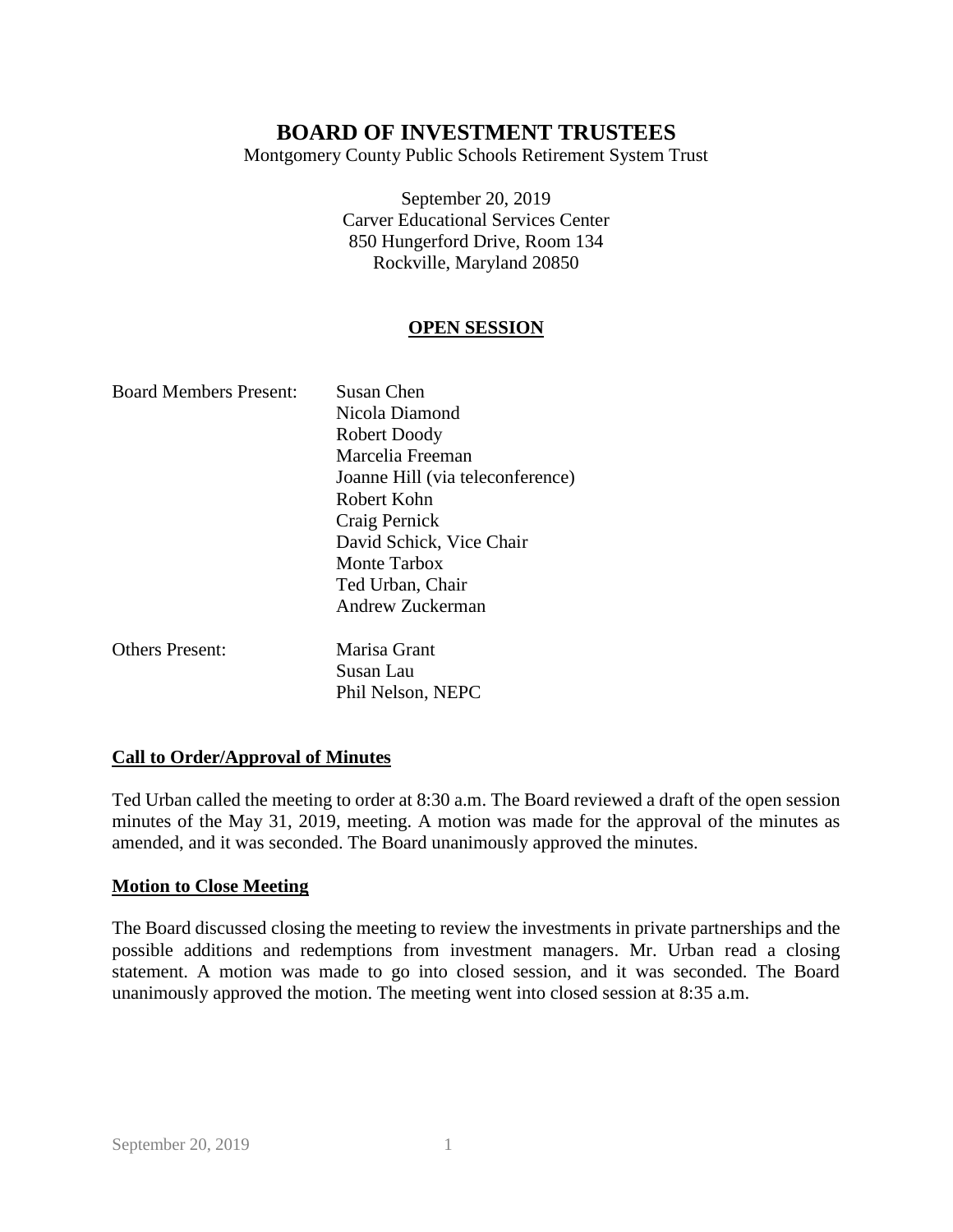## **Return to Open Meeting**

The meeting returned to open session at 12:00 p.m.

#### **Second Quarter 2019 Investment Portfolio Analysis**

Phil Nelson reviewed the performance of capital markets and the pension portfolio for the quarter ending June 30, 2019, and for fiscal year 2019. The total portfolio gained 3.0% in the quarter. The return was ahead of the 2.9% return of the allocation index and in line with the 3.0% return of the policy index. For fiscal year 2019, the portfolio's return of 4.9% was 10 basis points ahead of the 4.8% return of the allocation index but lagging the policy benchmark return of 5.6%. The allocation index reflects the weights of the asset classes to which the portfolio has exposure. The policy benchmark incorporates the target weights for the strategies in the portfolio.

#### **Meeting Adjournment**

The Board returned to open session, and, upon a motion duly made and seconded, the meeting was adjourned at 12:15 p.m.

> Respectfully submitted, Marisa Grant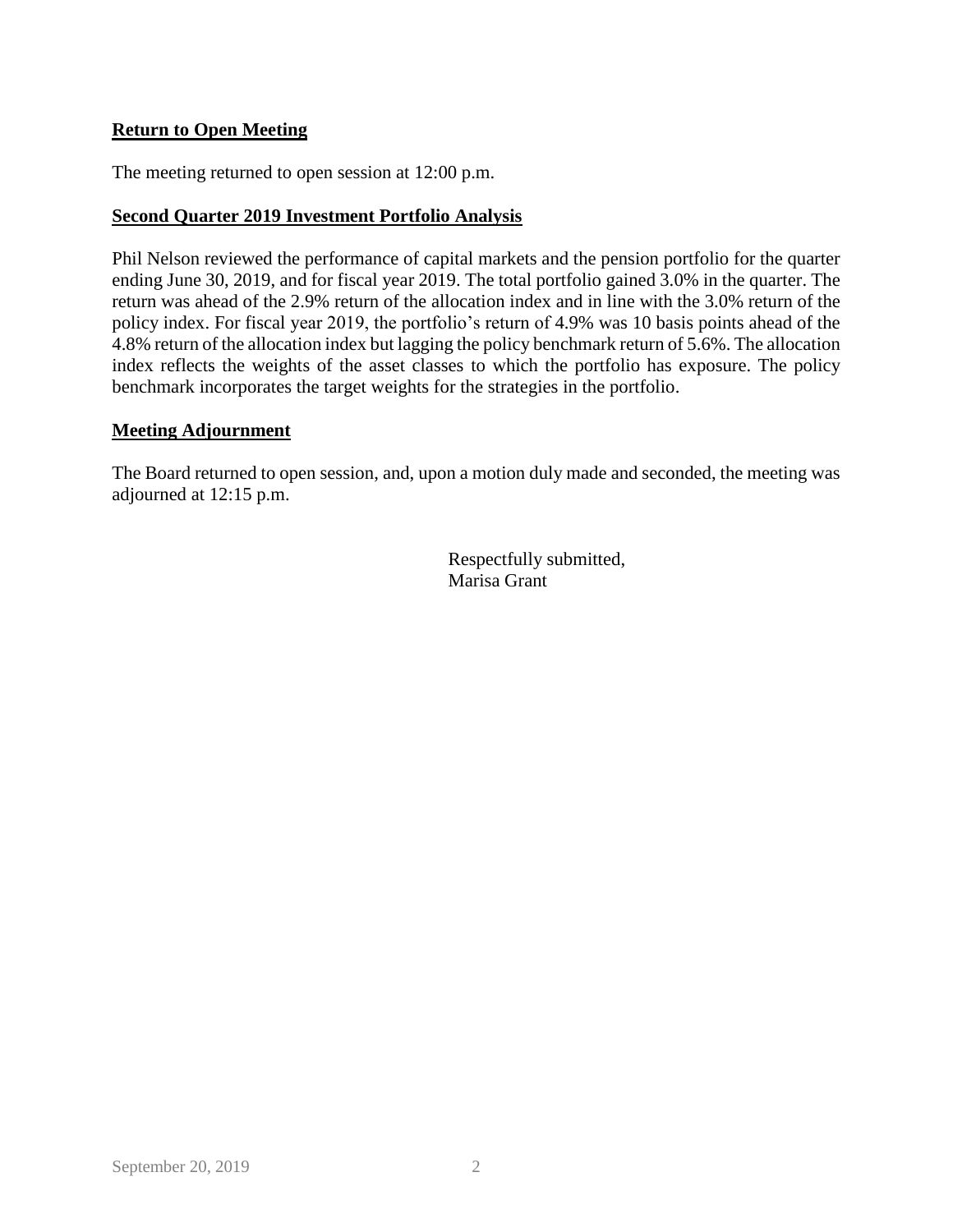Montgomery County Public Schools Retirement System Trust

November 22, 2019 Carver Educational Services Center 850 Hungerford Drive, Room 134 Rockville, Maryland 20850

## **OPEN SESSION**

| <b>Board Members Present:</b> | Nicola Diamond                       |
|-------------------------------|--------------------------------------|
|                               | Robert Doody                         |
|                               | Joanne Hill                          |
|                               | Robert Kohn                          |
|                               | Craig Pernick                        |
|                               | David Schick, Vice Chair             |
|                               | <b>Monte Tarbox</b>                  |
|                               | Ted Urban, Chair                     |
|                               | Andrew Zuckerman                     |
| <b>Others Present:</b>        | Marisa Grant                         |
|                               | Susan Lau                            |
|                               | Margaret Belmondo, NEPC              |
|                               | Dan Rigby, NEPC (via teleconference) |
|                               | Amy Williams, GRS Consulting         |

### **Call to Order**

Ted Urban called the meeting to order at 11:00 a.m.

### **Actuarial Review: GRS Consulting**

Amy Williams presented the actuarial valuation for the pension as of July 1, 2019. Ms. Williams discussed the updates in actuarial assumptions in accordance with a recently conducted experience study. The funding ratio based on the actuarial value of the accrued liability increased to 83.5% versus 76.7%. The funding ratio based on the market value of assets increased to 82.5% versus 76.4%.

### **Approval of Minutes**

The Board reviewed a draft of the open session minutes of the September 20, 2019, meeting. A motion was made for the approval of the minutes as amended, and it was seconded. The Board unanimously approved the minutes.